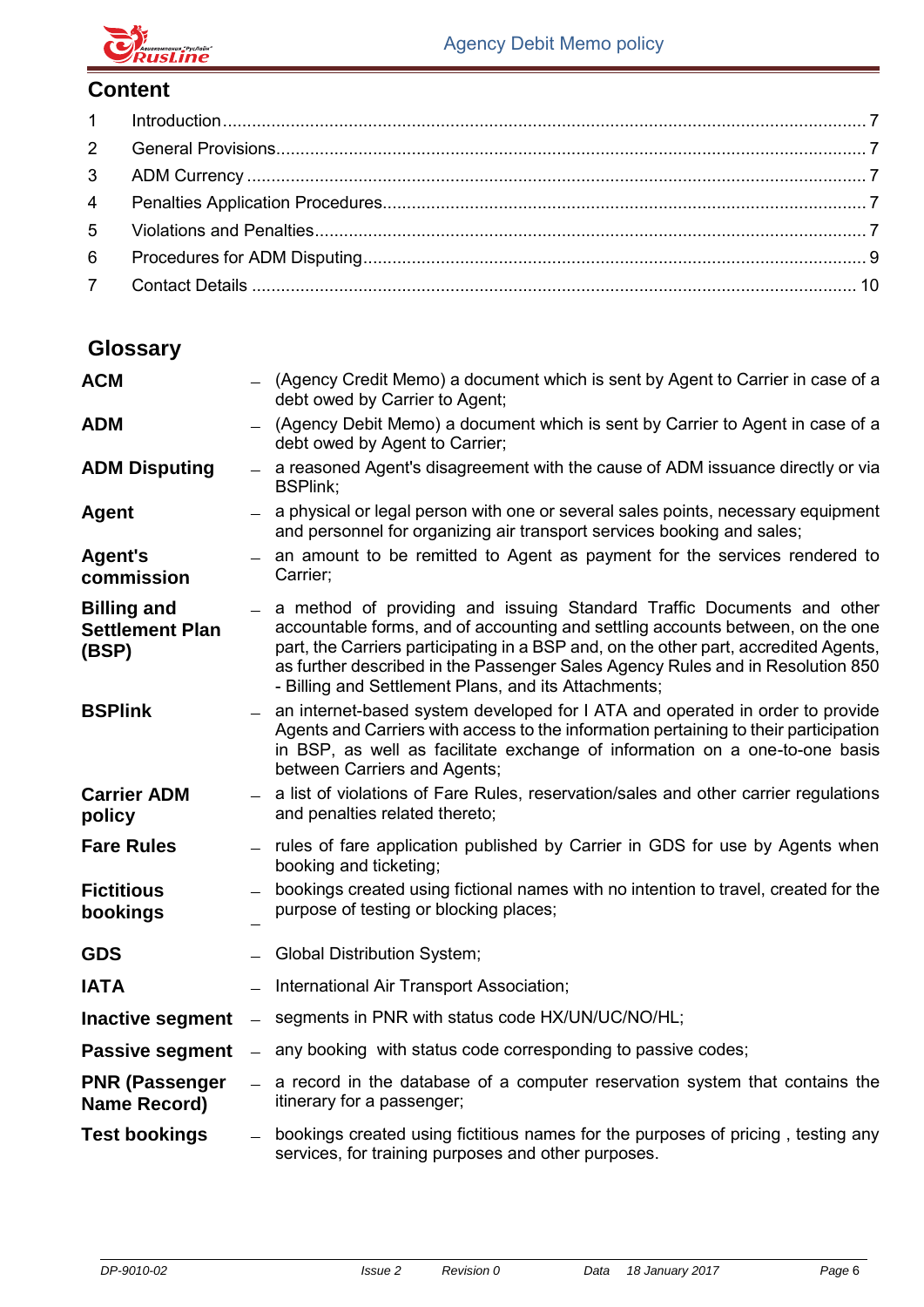

## <span id="page-1-0"></span>**1 Introduction**

- 1.1 In accordance with the IATA Resolution 850m Joint Stock Aviation Company "RusLine" (Airline code 7R, accounting code 362) is publishing ADM policy for agents in all BSP. The purpose of this document is to make all the circumstances under which ADMs will be raised clear to all agents.
- 1.2 Agents shall be responsible for booking and ticketing in compliance with Fare Rules and Carrier's regulations currently in force.
- 1.3 The level of Agents' responsibility for violations in the sphere of booking and ticketing is described in Section 5 hereof.

#### <span id="page-1-1"></span>**2 General Provisions**

- 2.1 The Carrier shall issue ADM to recover losses incurred by it due to Agents' misconduct when booking and ticketing, during settlement for sales of tickets and services, as well as to make adjustments to Agent transactions in respect of the issuance and use of Standard Traffic Documents issued by.
- 2.2 In case of systematic violations (two or more) Carrier shall be entitled to cancel the authorization of Agent.

#### <span id="page-1-2"></span>**3 ADM Currency**

3.1 ADM will be issued in the currency of the ticket report. Recalculation of tickets issued incorrectly shall be done using IATA exchange rate effective on the date of ticket issuance. IATA exchange rate effective on the day of ADM issuance shall be only applied to calculation of penalties.

### <span id="page-1-3"></span>**4 Penalties Application Procedures**

- 4.1 ADM shall be raised through BSPlink.
	- 4.1.1 Within 9 months of the final travel date or, when the final date cannot be established, settlement shall be based of the expiry date of the ticket.
	- 4.1.2 Within 9 months after ticket refund has been made by the Agent.
- 4.2 If ADM is issued beyond this 9-month period, any transactions connected with it, including issuance, shall be handled directly between the Carrier and the Agent.
- 4.3 Any ADM relates to a specific transaction only, and will not be used to group unrelated transactions together; however, more than one charge can be included on one ADM if the reason for the charge is the same.
- 4.4 No more than one ADM will be raised in relation to the same original ticket issuance. However, more than one ADM may be raised in relation to the same ticket if it is specified for a different adjustment to previous issues.
- 4.5 Administrative fee for ADM issuance will be applied in accordance with paragraph 5 and will be shown and explained in the same ADM document as a tax with YY code.

### <span id="page-1-4"></span>**5 Violations and Penalties**

|    |                                                                                | <b>Penalties</b>             |                                                                                                                        |  |
|----|--------------------------------------------------------------------------------|------------------------------|------------------------------------------------------------------------------------------------------------------------|--|
| Nº | Violations                                                                     | Cost recovery fee<br>charges | Administrative fee                                                                                                     |  |
|    | Creation of fictitious, test bookings and entering<br>fictitious names in PNR. |                              | 15% of the total ticket's<br>amount as per standard<br>economy class fare per<br>each segment (per each<br>passenger). |  |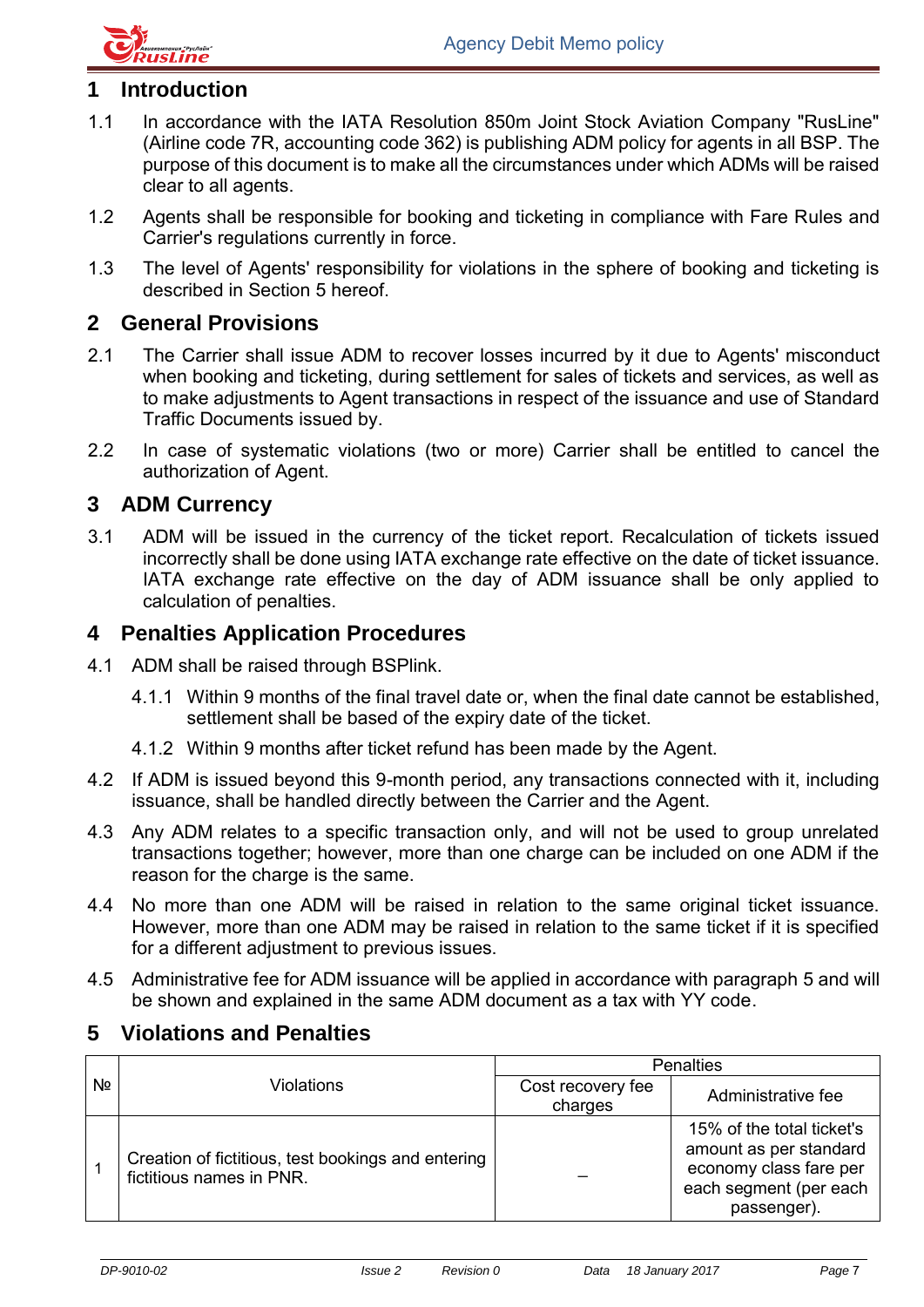

|                 |                                                                                                                                                                                                                                                           | <b>Penalties</b>                      |                                                                                                                        |  |
|-----------------|-----------------------------------------------------------------------------------------------------------------------------------------------------------------------------------------------------------------------------------------------------------|---------------------------------------|------------------------------------------------------------------------------------------------------------------------|--|
| Nº              | <b>Violations</b>                                                                                                                                                                                                                                         | Cost recovery fee<br>charges          | Administrative fee                                                                                                     |  |
| $\overline{2}$  | Creation of duplicated or multiple bookings fc>r<br>one passenger for the same flight. Creation of<br>Multiple bookings (more than 3 consecutive<br>times during 2 hours) for 1 flight without the<br>ticket issuance less than 3 days before the flight. |                                       | 15% of the total ticket's<br>amount as per standard<br>economy class fare per<br>each segment (per each<br>passenger). |  |
| 3               | Incorrect application of fares/fees/ discounts or<br>Fare Rules by the Agent.                                                                                                                                                                             | Amount of fares or<br>fees difference | 25% of the amount of<br>fares or fees difference<br>per each segment (per<br>each passenger).                          |  |
| 4               | Groundless involuntary ticket refund/exchange<br>or failure to charge the passenger in case of<br>voluntary ticket refund/exchange.                                                                                                                       | Amount of registered<br>charges.      | 25 % of the amount of<br>unpaid charges per each<br>segment (for each<br>passenger).                                   |  |
| 5               | Incorrect levying of penalties or other amounts<br>connection<br>involuntary<br>ticket<br>with<br><i>in</i><br>refund/exchange or failure to remit any penalty<br>to the Carrier.                                                                         | Amount of loss.                       | 10% of the total ticket's<br>amount per each<br>segment (per each<br>passenger).                                       |  |
| 6               | Time limit established by the Agent in GDS with<br>violation of reservation rules and failure to return<br>seats according to the Carrier's rules.                                                                                                        |                                       | 15 EUR per case.                                                                                                       |  |
| $\overline{7}$  | Application of a form of payment not approved<br>by Fare Rules.                                                                                                                                                                                           | Amount of loss.                       | 15 EUR per case.                                                                                                       |  |
| 8               | Voiding of tickets more than one hour after<br>issuing, when tickets issued on the day of<br>departure or one day before the travel.                                                                                                                      | Amount of loss.                       | 15 EUR per case.                                                                                                       |  |
| 9               | Ticket revalidation (without due cause or written<br>approval from the Carrier).                                                                                                                                                                          |                                       | 15 EUR per case.                                                                                                       |  |
| 10 <sup>°</sup> | Ticket issued<br>with<br>violation<br><b>of</b><br>minimum<br>connection time determined by the reservation<br>system, which resulted in the situation when the<br>passenger was late for the subsequent flight.                                          | Amount of loss.                       | 10% of the total ticket's<br>amount of the relevant<br>booking class per case.                                         |  |
| 11              | Discrepancy between booking class in PNR and<br>the applied fare registered for such class.                                                                                                                                                               | Amount of loss.                       | 10% of total ticket's<br>amount as per standard<br>economy class fare per<br>case.                                     |  |
| 12              | Failure to provide a passenger with the correct<br>information about the fare, fare rules, passenger<br>and baggage carriage rules and the services to<br>be rendered to the passenger (penalties shall be<br>applied in case of a claim).                | Amount of loss.                       | 15 EUR per case.                                                                                                       |  |
| 13              | Ticketing without actually confirmed<br>seats<br>except in case of the Carrier's approval.                                                                                                                                                                | Amount of loss.                       | 10 % of the booked ticket<br>per case.                                                                                 |  |
| 14              | Failure to refund the correct amount to the<br>passenger in case of ticket cancellation that<br>resulted in a claim (technical failure; the lack of<br>funds).                                                                                            | Amount of loss.                       | 25% of the total ticket's<br>amount per case.                                                                          |  |
| 15              | Change of surname/name in individual PNR<br>except in cases of surname/name misspelling<br>due to translation and except when the changes<br>are approved by Fare Rules, except in case of<br>the Carrier's approval.                                     |                                       | 10% of the total ticket's<br>amount per case.                                                                          |  |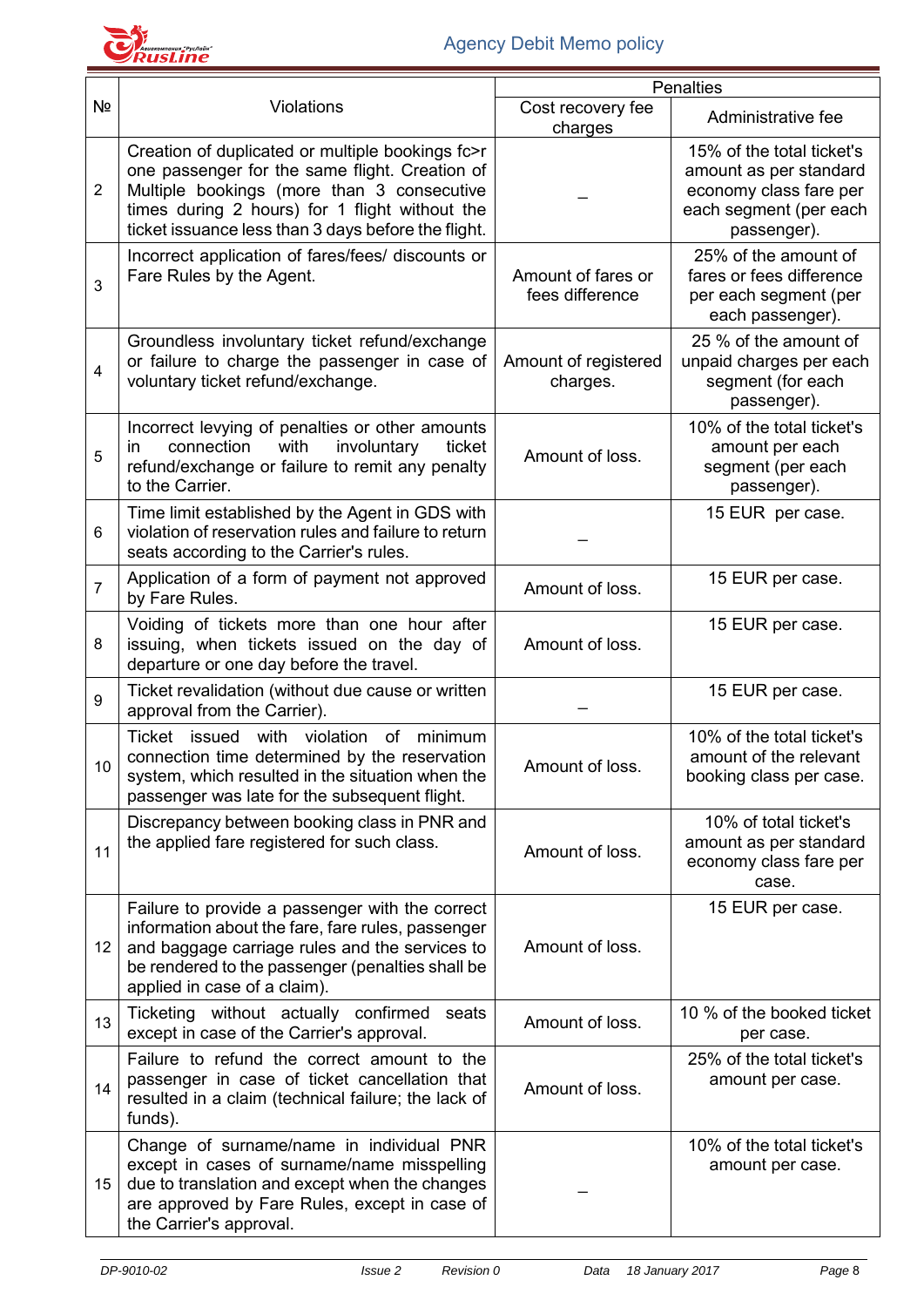

|    |                                                                                                                                                                                                                                                                                                                                                    |                              | <b>Penalties</b>                                                                 |
|----|----------------------------------------------------------------------------------------------------------------------------------------------------------------------------------------------------------------------------------------------------------------------------------------------------------------------------------------------------|------------------------------|----------------------------------------------------------------------------------|
| Nº | Violations                                                                                                                                                                                                                                                                                                                                         | Cost recovery fee<br>charges | Administrative fee                                                               |
| 16 | Creation / modification of booking entries (PNR)<br>without contact information of the passenger if<br>the Agent failed to inform the passenger about<br>schedule changes /flight cancellation and thus<br>caused losses incurred by the Carrier and/or<br>filing of claims by the passenger and/or<br>authorized authorities against the Carrier. | Amount of loss.              | 15% of the total ticket's<br>amount per each<br>segment (per each<br>passenger). |
| 17 | Ticket refunded without a seat withdrawal in<br>GDS (in case of refund and reissue).                                                                                                                                                                                                                                                               | Amount of loss.              | 10% of the fare per each<br>passenger in PNR.                                    |
| 18 | Ticketing for transfer/connected flights not in the<br>same PNR, the penalty charge will be applicable<br>to the Agent in case of a claim submission by<br>the passenger due to incorrect ticketing.                                                                                                                                               | Amount of loss.              | 20% of the total ticket's<br>amount per each<br>segment (per each<br>passenger). |
| 19 | Late report and/or transfer of funds against<br>MCO, excess baggage and other similar<br>receipts.                                                                                                                                                                                                                                                 | Amount of loss.              | 25% of amount indicated<br>in the billing document.                              |
| 20 | Incorrect<br>Agent's<br>commission<br>amount<br>calculation.                                                                                                                                                                                                                                                                                       |                              | 15 EUR per each<br>segment (per each<br>passenger).                              |
| 21 | Keeping of seats in GDS (freezing of seats)<br>without making a booking less than 48 hours<br>before the flight.                                                                                                                                                                                                                                   |                              | 15 EUR per each<br>segment (per each<br>passenger)                               |
| 22 | Late cancellation of inactive segments with<br>status HX/UN/UC/NO/HL (inactive segments<br>should be cancelled at least 24 hours prior<br>departure).                                                                                                                                                                                              |                              | 15 EUR per each<br>segment (per each<br>passenger)                               |
| 23 | Creation of passive segments.                                                                                                                                                                                                                                                                                                                      |                              | 15 EUR. per each<br>segment (per each<br>passenger).                             |
| 24 | Ticketing without Carrier's approval of Special<br>services requirement (SSR), that requires<br>mandatory approval.                                                                                                                                                                                                                                | Amount of loss.              | 15 EUR. per each<br>segment (per each<br>passenger).                             |

### <span id="page-3-0"></span>**6 Procedures for ADM Disputing**

- 6.1 Rules presented below are mainly based on IATA Resolution 850m.
- 6.2 An Agent shall have a maximum of 15 days in which to review and dispute an ADM prior to its submission to BSP for processing. When ADMs are disputed prior to their submission to the BSP for processing, such ADMs will be recorded as disputed, and will not be included in the Billing.
- 6.3 All disputes are to be settled by the Carrier within 60 calendar days of ADM receipt.
- 6.4 An ADM that has been included in the BSP billing will be processed for payment. Any subsequent dispute of such ADM, if it is upheld by the Carrier, will be dealt with directly and where applicable may result in the issue of an Agency Credit Memo (ACM).
- 6.5 If the Carrier rejects the dispute, an explanation of the reason will be communicated to BSP Agent.